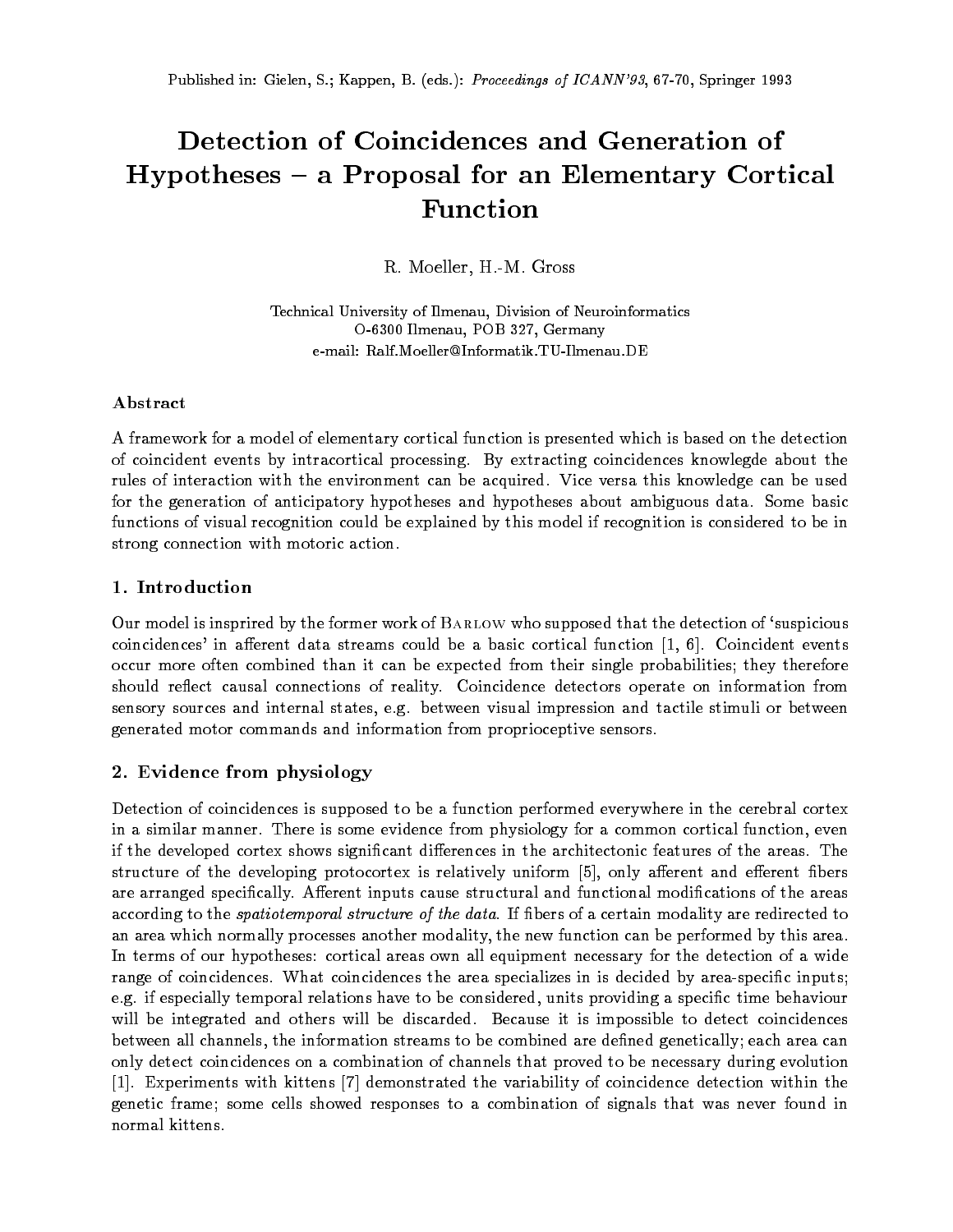### - Detection of coincidences and generation of hypotheses

Up to a certain stage of processing coincidence detecting units only *signal* the occurence of a known combination of events they are specificated in the ingenition of recognition (reg) compiled to orientationsensitive cells - In higher levels events which have been detected to be coincident seem to feed back mutually- An example If you start moving your sensors are regularly confronted with a connection of two impressions: all visual features move with growing velocity in certain directions and sensors of your body report the feeling of acceleration- Because this combination is a main property of our physical world it occurs in (almost) all cases; it is then integrated into the internal model of the world- Sitting in a train you are now confronted with a wellknown phenomenon: if a train next to yours drives up, you see the change of the visual features and feel the acceleration of your train although there is none; the occurence of one of the events sets up a hypothesis about the others- We dont move ourselves but we have a conception about movement derived from the coincidence between visual impression and the sensation of real movement- our real movementterminology this can be called a *completing hypothesis*.

Figure - shows the neural basis of the detection of coincidences and the generation of hypotheses-If two events often occur *at the same time*, a *completing hypothesis* can be created (**Hgure 1, III**) by symmetrical excitatory connections between 'hypotheses-cells', even if only one information is  $\mu$ esent. Two events in a *jused temporal relation* that relieves a causal connection, e.g. a visual impression of an object together with a certain motor command and a tactile information when a limb touches the object, should result in asymmetrical weights between the 'hypotheses-cells' (figure  $\cdots$ , IV-  $\cdots$  is the cause to the cause the compact of an anticipatory hypothesis about the effect event  $\cdots$ whereas it is impossible to draw the opposite conclusion.



Figure 1: Upper part: Two 'hypotheses-cells' are mutually connected by fixed inhibitory and modi
able excitatory weights- The eciency of the excitatory connections is high, if the events A and B are coincident- Lower part Pos sible interaction of hypotheses controlled and  $\mathbf{I}$  Experimental and  $\mathbf{I}$ clusive events: — Excited in Experiment vanishes (III) Independend events- Excitatory and inhibito ry eect are balanced- III Coincident events-Excitatory eect predominates- IV Event A often precedes B- Weights become asymmetric-

Hypothesescells transmit input signals as well as hypotheses- If Hebblike learning is applied for the modifikation of the synaptic connections between them, excitation by hypotheses and by input information has to be distinguished in the learning rule- Excitation of one hypothesescell by another, which is not excited by 'real' input, should not be interpreted as a coincidence of two events. A possible explanation could be the assumption of separated ranges for input activity , activity in activities and activity induced by hypotheses by his level  $\mathcal{L}_1$  in a college component of synapses is restricted to cases, when both the presynaptic and postsynaptic cell are excited above this level- Distinct pathways e-g- axosomatic synapses for input transmission and axodendritic for hypotheses) could be postulated to preserve the source of activation through all processing levels.

Interconnected 'hypotheses-cells' take part in two major generation processes of hypotheses:

1. Generation of sequences of hypotheses. We assume the events A and B to be coincident (in this case they occur in a fixed temporal relation) as well as  $B$  and  $C$  (see figure 2, left part- If only A occurs As hypothesescell is excited by the input and itself excites the hypotheses cell of **D**, a hypotheses about **D** is set up. **D** fiscil, which is a *hypothesis only* because the input cell of **B** is not active, is able to set up a hypotheses C and so on  $-$  a sequence of events can be predicted this way.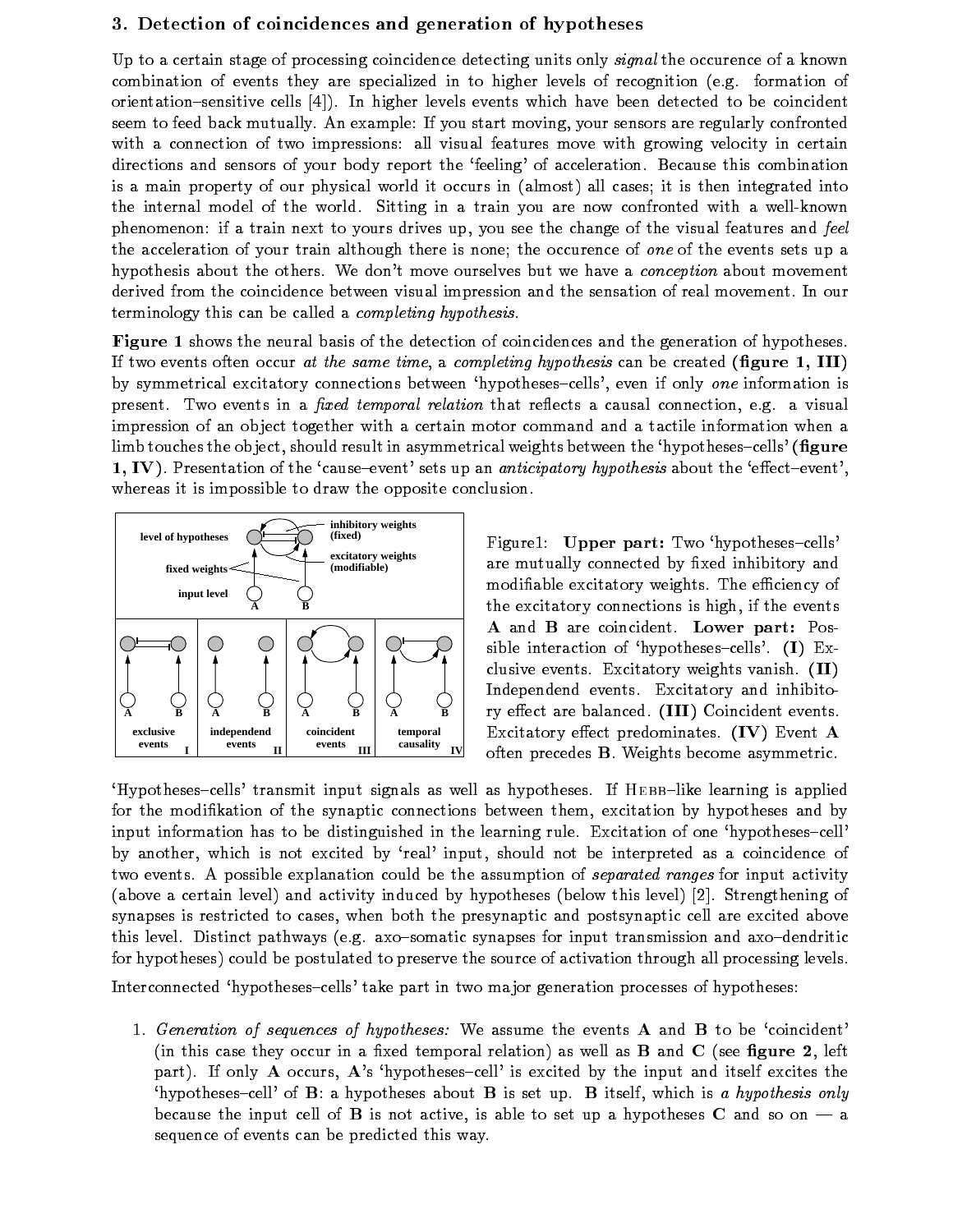$\Delta$ . The monization of hypotheses on amogaous data. Ambiguous data (such as the retinal image of one eye) lead to different sets of hypotheses about the real situation, some of them being consistent the others inconsistent. If when it hypotheses is inconsistent there wie well a hypothesesneurons inhibiting each other- In the simplest case these cells represent comple mentary events see gure right part- In a relaxation process inconsistences could be solved by switching on or off some of the 'hypotheses-cells', a process comparable to relaxation in feedback associative memories- In gure event A and B favour C whereas D is coincident with the completentary event of C-C- applications complementary and its completents. ry event is inconsistent and should be changed by deactivating one of the 'hypotheses-cells'. Inconsistences like the one shown in the right part of figure  $2$  are solved by majority decision.



Figure 2: The two major generation processes of hypotheses and part generation of service of  $\sim$ quences brings about the prediction of a chain is subsequent events. The this case of products cells cells and the control part part The Hart The Hart monization of hypotheses solves inconsistences in sets of hypotheses on ambiguous data- Inhibi tory and excitatory effects between 'hypothesescells' cause a relaxation process towards a more consistent set of hypotheses-

In our model philosophy the 'recognition' of a sensory situation and the selection of appropriate behaviour is based on the generation of the generation of the following the following the following the following the following the following the following the following the following the following the following the follow coincidences have been detected formerly if in a sensory situation S- a motor command M- is executed a new situation state is set up; the same being value for Situation as well as S is a set and S-s-so-software sequences of the end of dierent sequences are assumed to be coincident with  $\alpha$ sensory situations of a genetically determined negative (pain) or positive (pleasure) meaning for the living being- Starting now from a given situation or event S- dierent sequences are induced in parallel or successively by random activation of the motor command units below a level necessary for execution- In the hypothetical situation S the generation process can take two dierent ways in dependence of the random excitation of M or M - If the chain of predicted events ends at a  $n$  commonlinession  $S_1$  is  $S_2$  in  $S_3$  in the state  $S_4$  and induced commutation iterations which took part in the generation of this special sequence are suppressed by negative feedback that is actions supporting the real course predicted by the sequence of hypotheses cannot be executed-securities cannot be executed with a *positive impression* (ST-IVIT-32-IVIO-3T), the sequence is preferred for execution due to accumulation of excitation propriated at the motors-commutation and continuous complete propriate behaviour in a given situation could be realized this way-



Figure 3: The selection of appropriate behaviour in a given situation situation situation situation situation situation situation situation situation situa motor command M- is executed an new situa tion S emerges-S emerges-S emerges-S emerges-S emerges-S emerges-S emerges-S emerges-S emerges-S emerges-S emergessituation  $S2$  leads to a new situation  $S3$ , which itself was found to be coincident with a negati ve impression- In this case all motor commands involved in the sequence are suppressed-sequence are suppressed-sequence are suppressed-sequence are suppressedis executed in the situation  $S2$ , a 'positive' situation  $S4$  arises  $-$  the corresponding motor commands become candidates for execution-

Random stimulation of motor command neurons appears in two forms- Stimulation above a level necessary for execution provokes sensory reactions of the physical world- That is the way to detect coincidences between an action and its sensory consequences- If the corresponding coincidences have